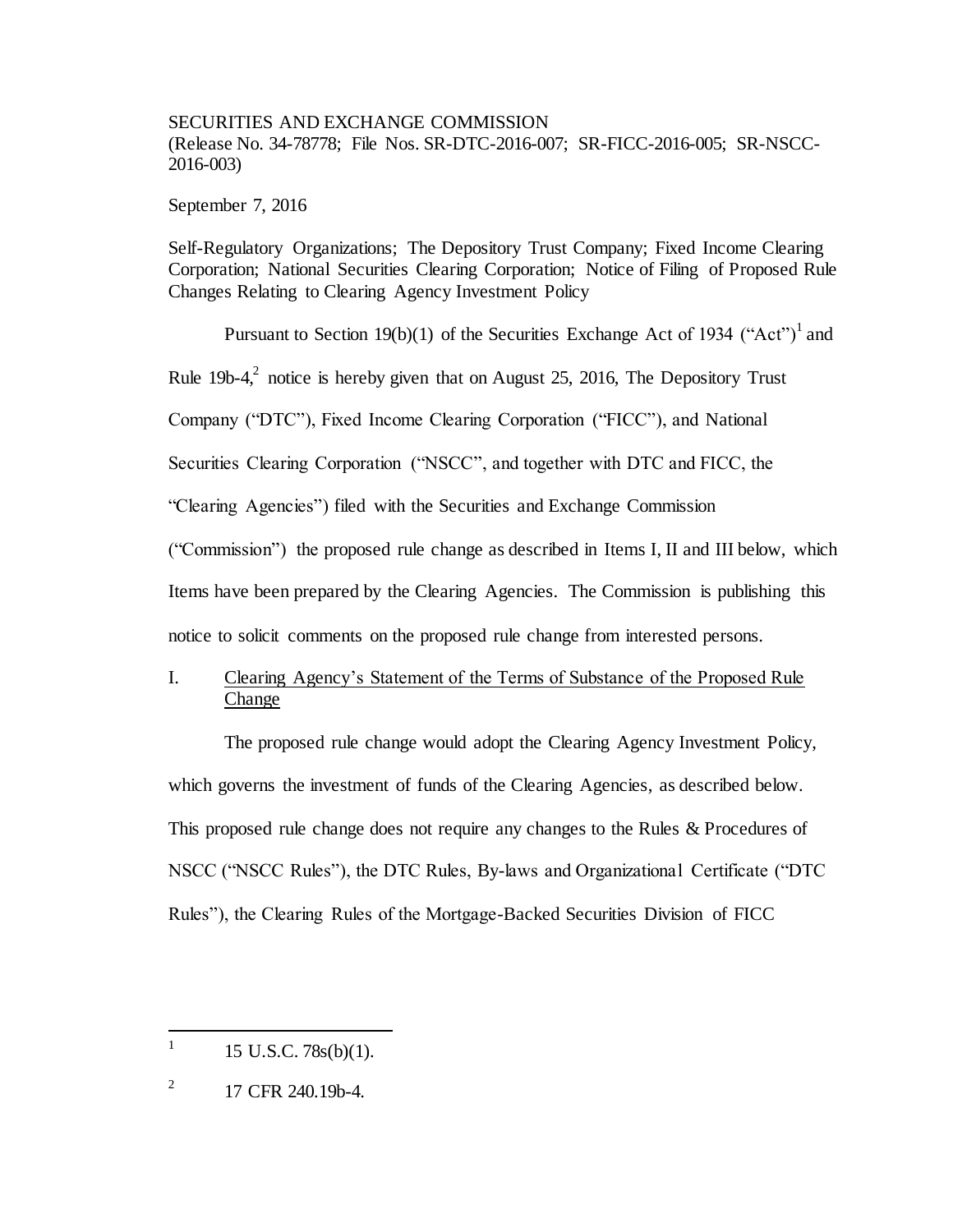("MBSD Rules") or the Rulebook of the Government Securities Division of FICC ("GSD Rules"). $3$ 

# II. Clearing Agency's Statement of the Purpose of, and Statutory Basis for, the Proposed Rule Change

In its filing with the Commission, the Clearing Agencies included statements concerning the purpose of and basis for the proposed rule change and discussed any comments it received on the proposed rule change. The text of these statements may be examined at the places specified in Item IV below. The Clearing Agencies have prepared summaries, set forth in sections A, B, and C below, of the most significant aspects of such statements.

# (A) Clearing Agency's Statement of the Purpose of, and Statutory Basis for, the Proposed Rule Change

## 1. Purpose

The Clearing Agencies have adopted the Clearing Agency Investment Policy to govern the management, custody, and investment of cash deposited to the respective NSCC and FICC Clearing Funds, and the DTC Participants Fund,<sup>4</sup> the proprietary liquid net assets (cash and cash equivalents) of the Clearing Agencies, and other funds held by the Clearing Agencies pursuant to their respective rules, as described below. Investment of these funds was previously governed by the investment policy of the parent company

 $\overline{3}$ <sup>3</sup> Capitalized terms not defined herein are defined in the NSCC Rules, DTC Rules, MBSD Rules or GSD Rules, as applicable, available at http://dtcc.com/legal/rules-and-procedures.

<sup>4</sup> The NSCC and FICC Clearing Funds, and the DTC Participants Fund are described further in the rules of each of the Clearing Agencies. See Rule 4 (Clearing Fund) of the NSCC Rules, Rule 4 (Participants Fund and Participants Investment) of the DTC Rules, Rule 4 (Clearing Fund and Loss Allocation) of the GSD Rules and Rule 4 (Clearing Fund and Loss Allocation) of the MBSD Rules. Supra, note 3.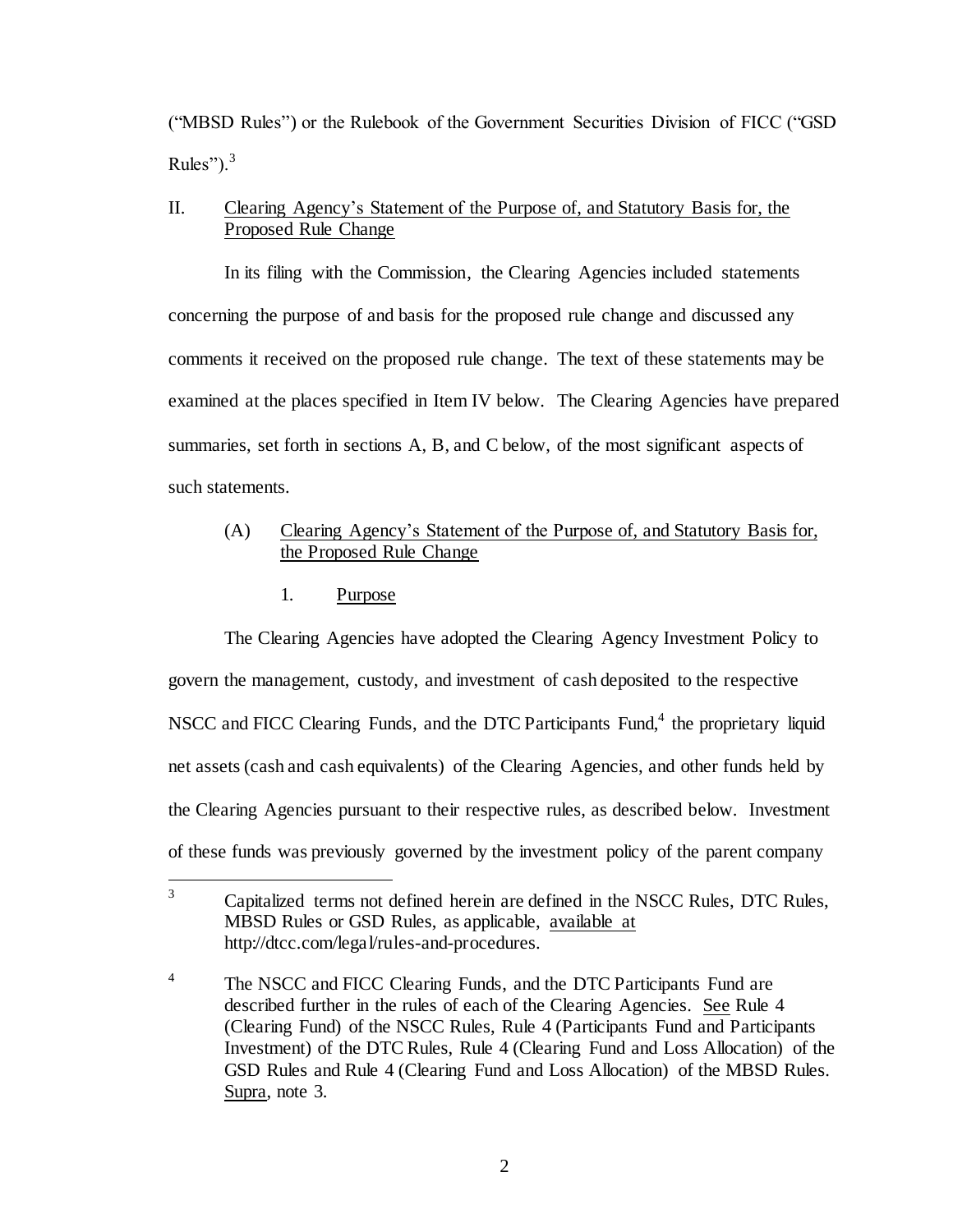of the Clearing Agencies, The Depository Trust & Clearing Corporation ("DTCC"). The Clearing Agency Investment Policy would include a glossary of key terms, the roles and responsibilities of DTCC staff in administering the Clearing Agency Investment Policy, guiding principles for investments, sources of investable funds, allowable investments of those funds, limitations on such investments, authority required for those investments and authority required to exceed established investment limits, as described below.

### *Governance and Responsibilities.*

The Clearing Agency Investment Policy would be co-owned by DTCC's Treasury group ("Treasury")<sup>5</sup> and the Counterparty Credit Risk team ("CCR") within DTCC's Financial Risk Management group.<sup>6</sup> Additionally, the Clearing Agency Investment Policy would be reviewed annually and material changes would be required to be approved by the Board of Directors of each of NSCC, DTC and FICC (the "Boards"), or such other committee to which such authority may be delegated by the Boards from time to time. Future changes to the Clearing Agency Investment Policy would be subject to a subsequent rule filing and approval by the Commission.

Treasury would be responsible for identifying potential counterparties to investment transactions, establishing and managing investment relationships with approved investment counterparties, and making and monitoring all investment

 5 Treasury is a part of the DTCC Finance Department and is responsible for the safeguarding, investment and disbursement of funds on behalf of the Clearing Agencies and in accordance with the principles outlined in the Clearing Agency Investment Policy.

<sup>&</sup>lt;sup>6</sup> Among other responsibilities, DTCC's Financial Risk Management group (formerly known as DTCC's "Enterprise Risk Management" group) is generally responsible for the systems and processes designed to identify and manage credit, market and liquidity risks to the Clearing Agencies.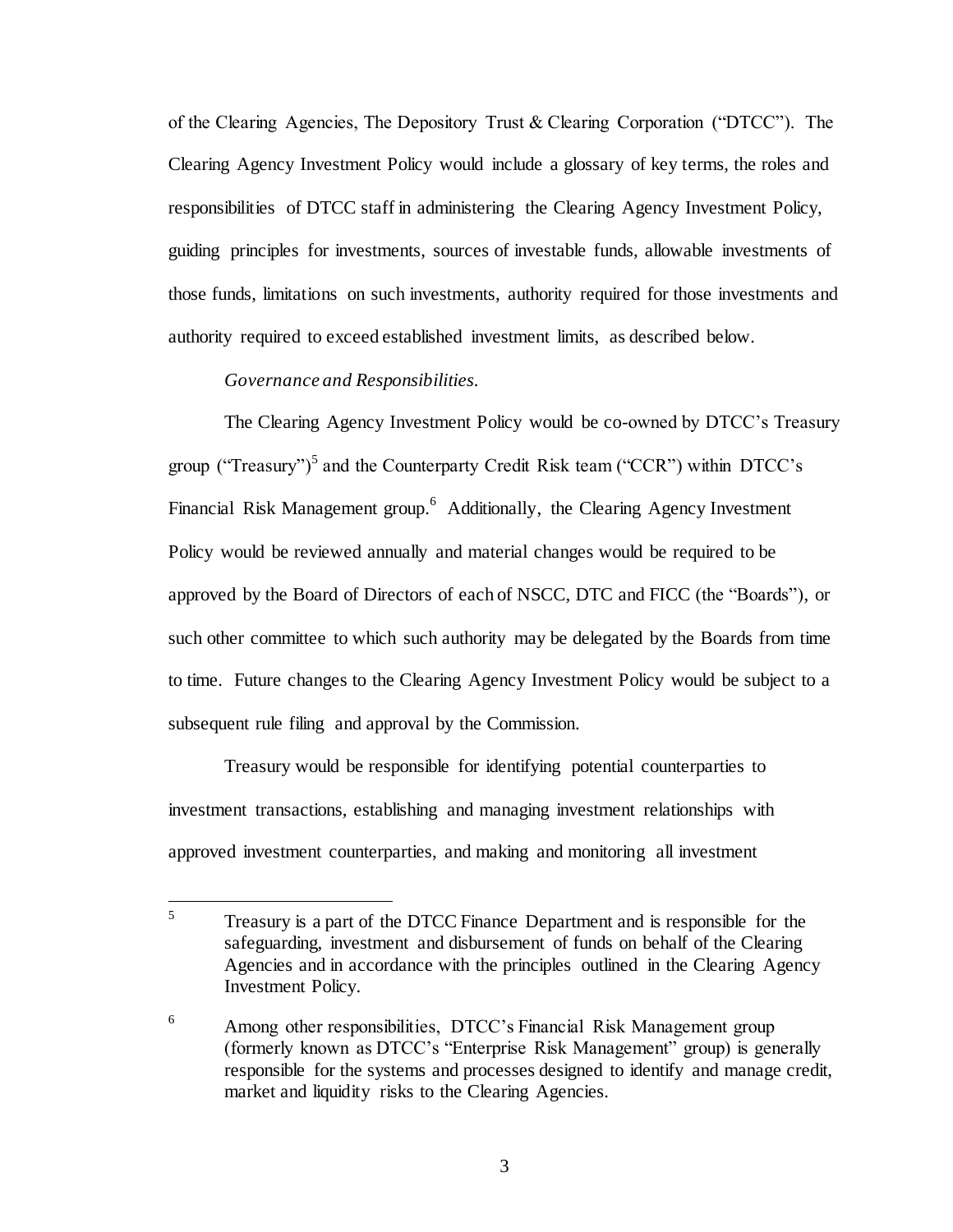transactions with respect to the Clearing Agencies. Additionally, Treasury would be responsible for managing, monitoring and internal reporting of investment capacity utilization relative to established aggregate investment  $limits$ .

CCR would be responsible for conducting a credit review of any potential counterparty, updating those reviews on a quarterly basis and establishing the investment limit for each counterparty approved by CCR. In conducting a credit review, CCR would evaluate the creditworthiness of counterparties based on a number of factors, including the credit ratings provided by external credit rating agencies. Counterparties generally would be required to meet a minimum external credit rating set forth in the Clearing Agency Investment Policy; however, CCR would be permitted to grant an exception to the minimum external credit rating requirement for a particular counterparty where CCR concludes that approving exposures to that counterparty would serve a valid business or investment purposes [sic] of the Clearing Agencies and the risk of loss or default to the Clearing Agencies is assessed as minimal. CCR could grant an exception on the foregoing basis based on an assessment of the counterparty's capitalization levels, liquidity resources, earnings trends and any other relevant information, and any such exception would be approved by a Managing Director in DTCC's Financial Risk Management group in accordance with the Clearing Fund [sic] Investment Policy.

#### *Clearing Agency Investment Policy Overview.*

The Clearing Agency Investment Policy would identify permitted investments and the parameters of, and limitations on, each type of investment. In general, assets

4

 $\overline{7}$ All investments are subject to limits set by type of allowable investment and by counterparty. Investment limits are set at an aggregate DTCC-wide level and would apply to investments made by any of DTCC and each of its subsidiaries, including each of the Clearing Agencies.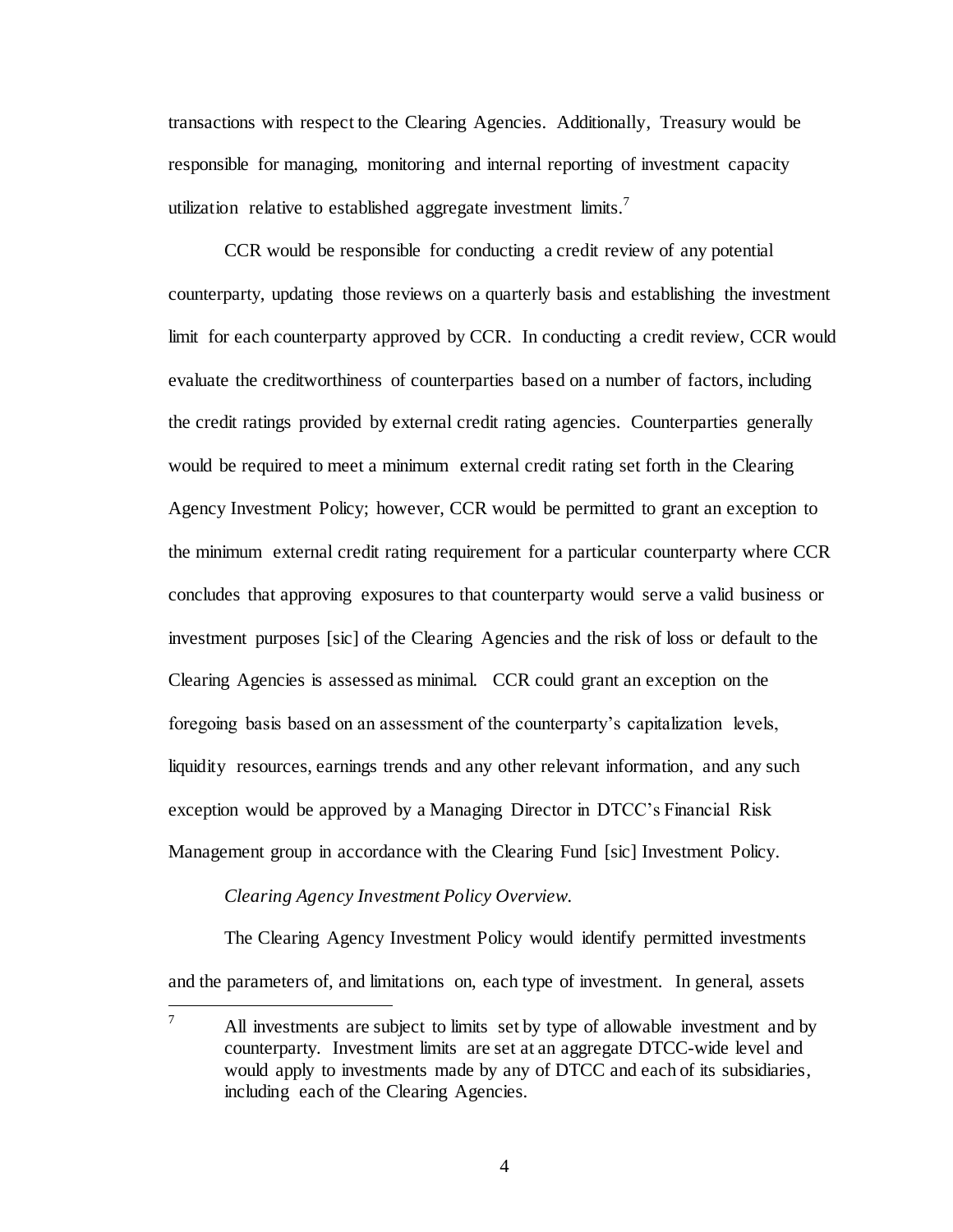would be required to be held by regulated and creditworthy financial institution counterparties and invested in specified types of financial instruments. Permitted financial investments may include, for example, deposits with banks, including the Federal Reserve Bank of New York ("FRBNY"), collateralized reverse-repurchase agreements, direct obligations of the U.S. government, money-market mutual funds and high-grade corporate debt.<sup>8</sup> Additionally, the Clearing Agencies would, pursuant to the Clearing Agency Investment Policy, be permitted to use general corporate funds, and only such funds, to enter into hedge transactions to manage certain corporate exposures, such as interest rate or foreign currency risk; hedge transactions would not be permitted to be engaged in for speculative purposes.

The Clearing Agency Investment Policy would set forth guiding principles for the investment of funds, which include adherence to a prudent and conservative investment philosophy that places the highest priority on maximizing liquidity and avoiding risk. The guiding principles would also mandate the segregation and separation of deposits to the respective NSCC and FICC Clearing Funds and the DTC Participants Fund, so that such amounts are not commingled with each other or with other funds held by the Clearing Agencies. The guiding principles would also address the process for evaluating the credit ratings of counterparties and setting investment limits, which would be evaluated, reviewed and approved quarterly by CCR. Finally, the guiding principles would make clear that risk of investment loss is addressed by the rules of each of the Clearing Agencies.

 $\bf{8}$ 

Only general corporate funds of a Clearing Agency would be permitted to be invested in high-grade corporate debt.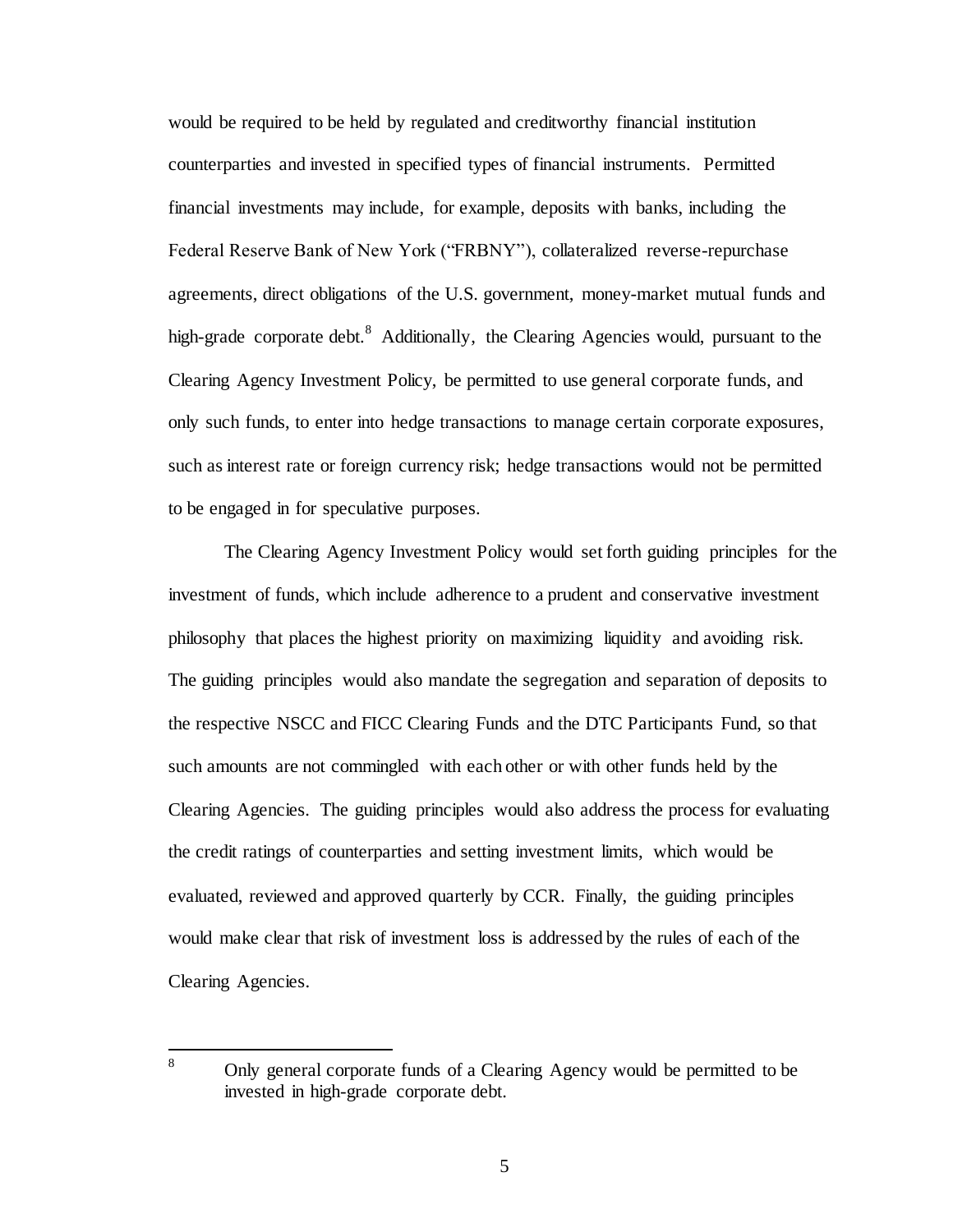Funds invested pursuant to the Clearing Agency Investment Policy would include (i) cash deposits to the respective NSCC and FICC Clearing Funds and the DTC Participants Fund, (ii) general corporate funds of each of the Clearing Agencies, (iii) NSCC's prefunded default liquidity funds raised from the private placement of unsecured debt,<sup>9</sup> (iv) amounts deposited with NSCC by its participants to meet Rule 15c3-3, promulgated under the Act as part of its fully-paid-for service,  $^{10}$  (v) corporate action payments or principal and interest payments on Securities credited to the Accounts of DTC Participants that are received by DTC too late in the day or missing information needed for same-day allocation, $\frac{11}{11}$  (vi) funds collected from DTC Participants through net funds settlement and held by DTC to cover 130% of the market value of "short positions,"<sup>12</sup> and (vii) cash debited from Netting Members of FICC's Government Securities Division to satisfy such Members' mark-to-market deficits on forward settling transactions.<sup>13</sup>

Investments in collateralized reverse repurchase agreements would be secured by debt obligations of the U.S. Government or Agencies guaranteed by the U.S. Government, or by mortgage pass-through obligations issued by the Government

<sup>&</sup>lt;sup>9</sup> See Securities Exchange Act Release No. 75730 (August 19, 2015), 80 FR 51638 (August 25, 2015) (File No. SR-NSCC-2015-802).

<sup>&</sup>lt;sup>10</sup> 17 CFR 240.15c3-3; see supra, note 3.

 $11$  See supra, note 3.

<sup>&</sup>lt;sup>12</sup> In this context, "short positions" refer to Securities that have been deposited by, and credited to the Account of, a DTC Participant, pending re-registration into the name of Cede & Co., the DTC nominee, which are nevertheless permitted to be delivered to another DTC Participant; this 130% charge is held by DTC until the Securities are re-registered. See supra, note 3.

<sup>13</sup> See supra, note 3.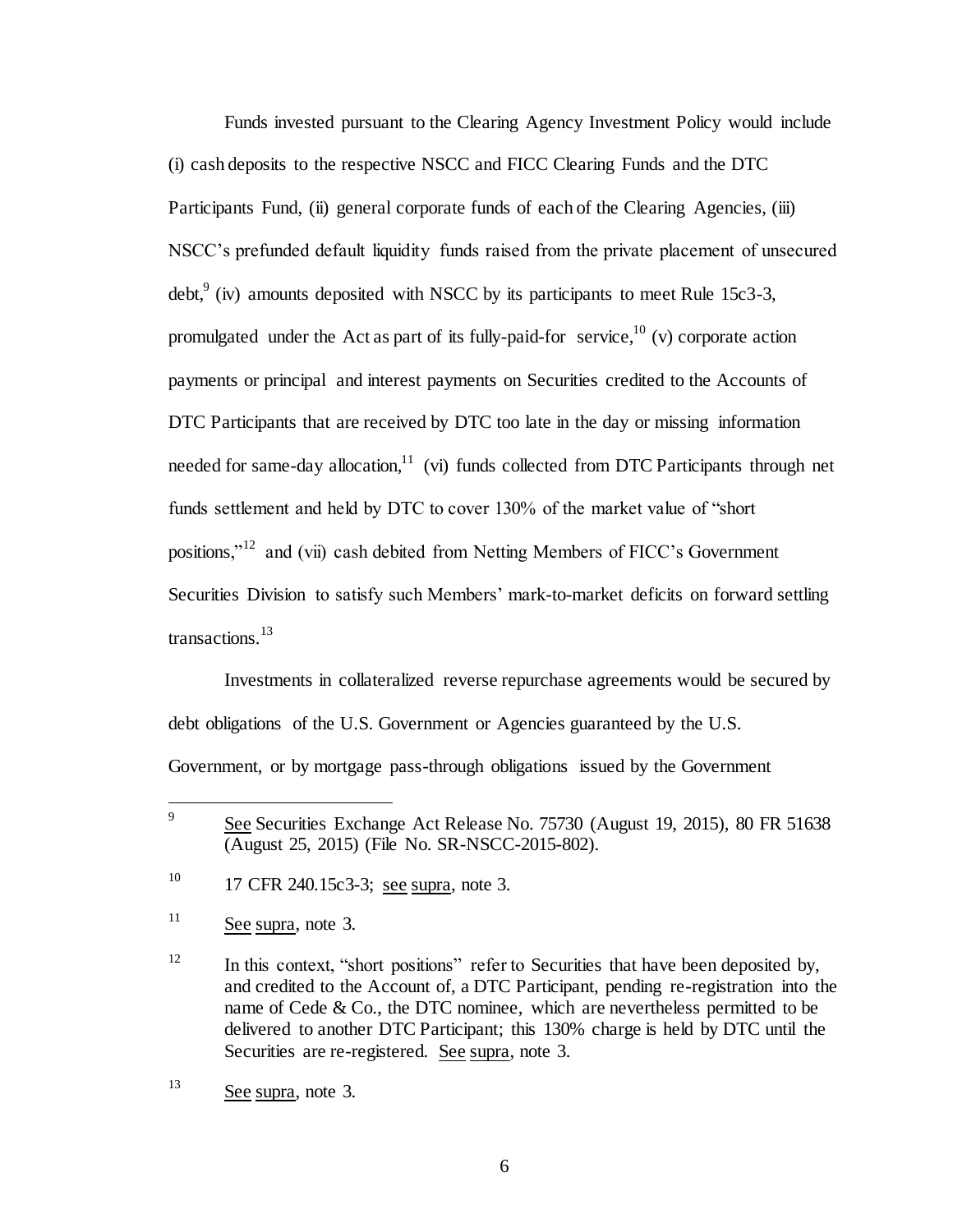National Mortgage Association, the Federal Home Loan Mortgage Corporation and the Federal National Mortgage Association. Collateral posted by a counterparty to a reverse repurchase agreement (whether securities or a combination of securities and cash) would be required to have a market value equal to 102% or greater of the cash invested. Investments would also be permitted in money market mutual funds that have a credit rating from one or more recognized rating agencies. All permitted investments would be short term and readily accessible for liquidity, should the need arise, minimizing market risk.

Finally, the Clearing Agency Investment Policy would identify those individuals who may authorize certain investments, the establishment of investment relationships with approved counterparties, the execution of investment transactions with certain maturities, and requests to exceed investment limits for any counterparty or any investment type. Requests to exceed counterparty limits would be capped at a certain percent of the respective limits, as set forth in the Clearing Agency Investment Policy.

#### 2. Statutory Basis

Section  $17A(b)(3)(F)$  of the Act requires, among other things, that the Clearing Agencies' respective rules be designed to promote the prompt and accurate clearance and settlement of securities transactions, to assure the safeguarding of securities and funds which are in the custody or control of the Clearing Agency or for which it is responsible, and, in general, to protect investors and the public interest.<sup>14</sup>

The investment guidelines and governance procedures set forth in the Clearing Agency Investment Policy are designed to safeguard assets and to facilitate access to

 $14$ 15 U.S.C. 78q-1(b)(3)(F).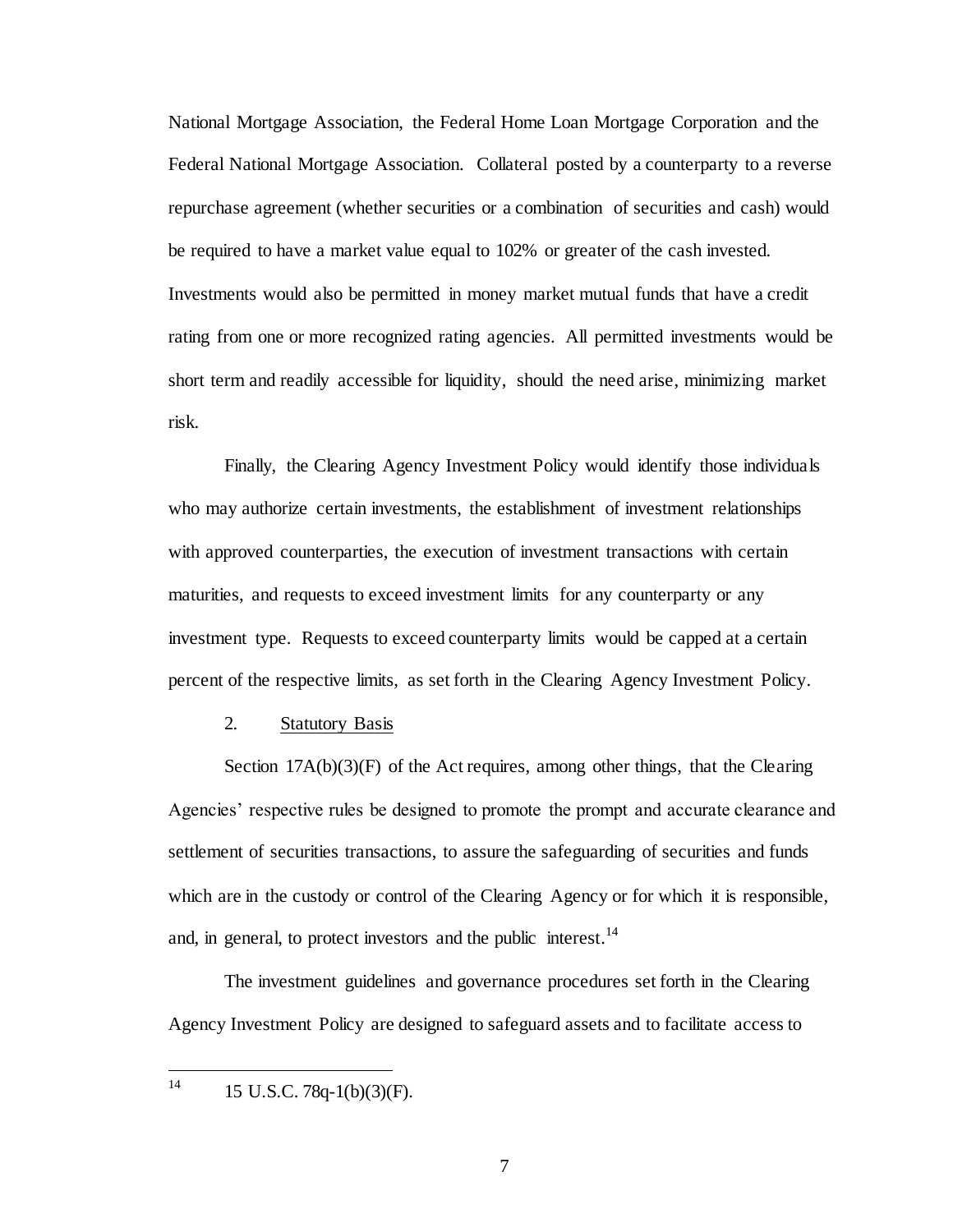these assets, as needed, without delay, because certain assets that would be invested pursuant to the Clearing Agency Investment Policy constitute key liquidity resources of the Clearing Agencies. As such, these assets should be readily available to facilitate endof-day settlement, including in the event of a member default, and to cover potential losses due to such an event. Therefore, the protections that would be afforded these assets under the Clearing Agency Investment Policy, which include, for example, following a prudent and conservative investment philosophy that places highest priority on maximizing liquidity and risk avoidance, promote the prompt and accurate clearance and settlement of securities transactions and assure the safeguarding of securities and funds related thereto, all in furtherance of protecting investors and the public interest, in compliance with Section 17A(b)(3)(F) of the Act.<sup>15</sup>

Rule  $17\text{Ad}-22\text{d}(3)$ , promulgated under the Act, requires the Clearing Agencies to establish, implement, maintain and enforce written policies and procedures reasonably designed to hold assets in a manner that minimizes risk of loss or of delay in its access to them and to invest assets in instruments with minimal credit, market and liquidity risks.<sup>16</sup> As stated above, the Clearing Agency Investment Policy follows a prudent and conservative investment philosophy, placing the highest priority on maximizing liquidity and avoiding risk of loss, by requiring the segregation of funds of each Clearing Agency and of types of funds of each Clearing Agency, using external credit ratings in the evaluation of counterparties, and establishing counterparty investment limits by counterparty as well as investment type. Further, by requiring that each Clearing Agency

#### $15<sup>15</sup>$ Id.

 $^{16}$  17 CFR 240.17Ad-22(d)(3).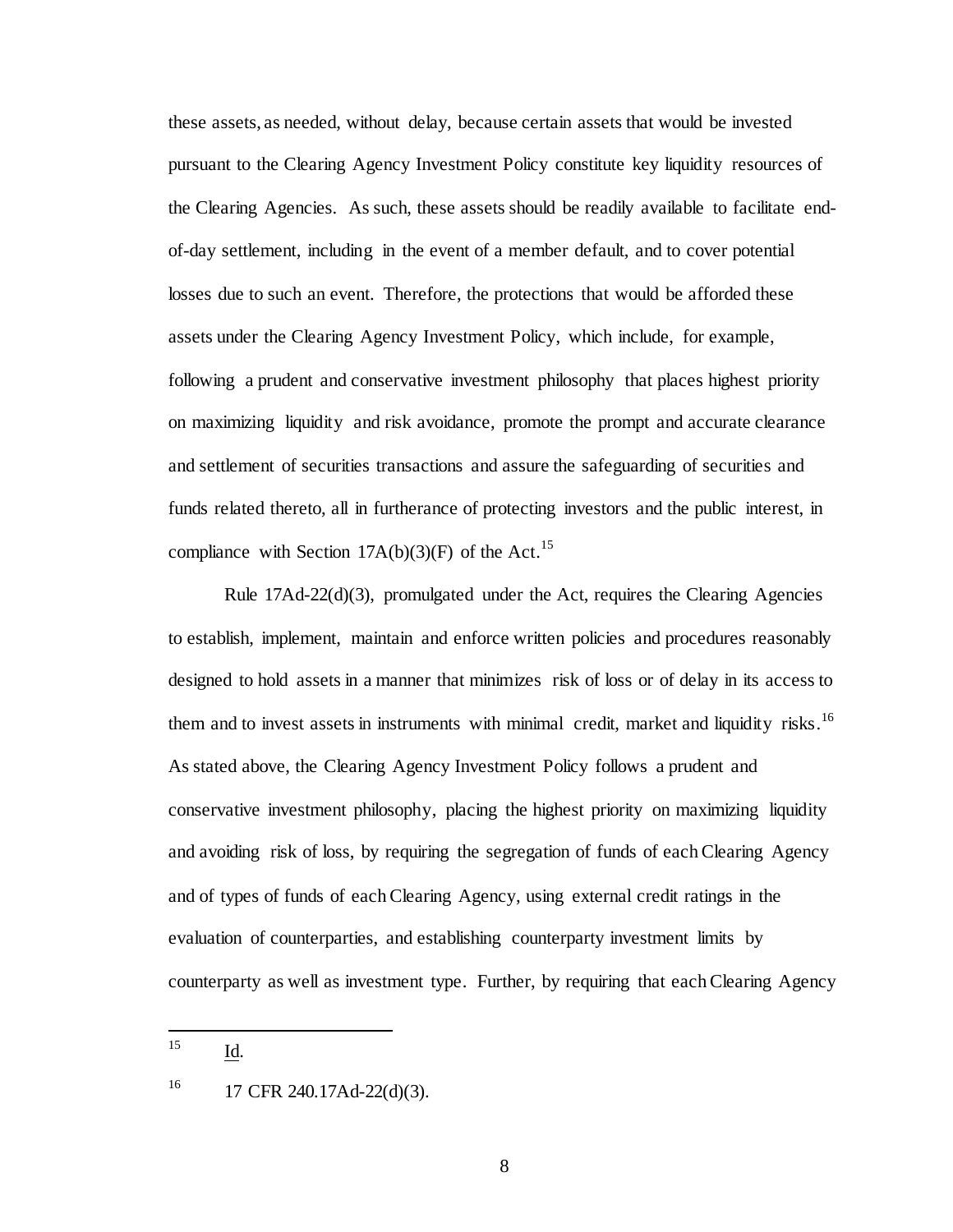invest its assets in instruments with minimal credit, market and liquidity risks, the Clearing Agency Investment Policy complies with the requirements of Rule 17Ad- $22(d)(3)$ , promulgated under the Act.<sup>17</sup>

### (B) Clearing Agency's Statement on Burden on Competition

Each of the Clearing Agency [sic] believes that the Clearing Agency Investment Policy would not have any impact, or impose any burden, on competition because the proposed rule change would (1) apply equally to the Clearing Fund or Participants Fund deposits, as applicable, of each member of the respective Clearing Agencies and (2) establish a uniform policy at the Clearing Agencies.

# (C) Clearing Agency's Statement on Comments on the Proposed Rule Change Received from Members, Participants, or Others

The Clearing Agencies have not solicited or received any written comments relating to this proposal. The Clearing Agencies will notify the Commission of any written comments received by the Clearing Agencies.

# III. Date of Effectiveness of the Proposed Rule Change, and Timing for Commission Action

Within 45 days of the date of publication of this notice in the Federal Register or within such longer period up to 90 days (i) as the Commission may designate if it finds such longer period to be appropriate and publishes its reasons for so finding or (ii) as to which the self-regulatory organization consents, the Commission will:

(A) by order approve or disapprove such proposed rule change, or

(B) institute proceedings to determine whether the proposed rule change should be disapproved.

#### 17 Id.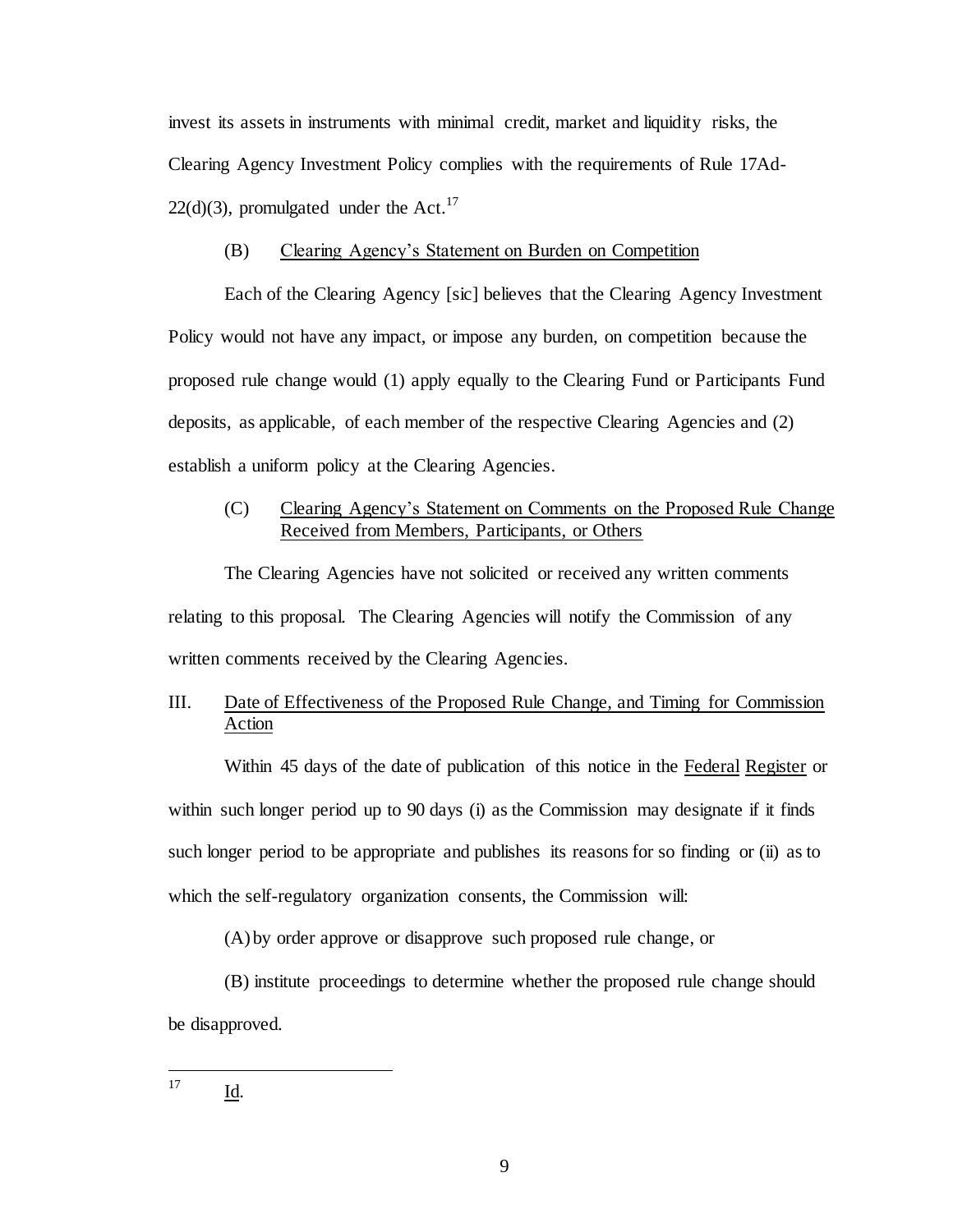### IV. Solicitation of Comments

Interested persons are invited to submit written data, views and arguments concerning the foregoing, including whether the proposed rule change is consistent with the Act. Comments may be submitted by any of the following methods:

#### Electronic Comments:

- Use the Commission's Internet comment form (http://www.sec.gov/rules/sro.shtml); or
- Send an e-mail to rule-comments@sec.gov. Please include File Number SR-DTC-2016-007, SR-FICC-2016-005, or SR-NSCC-2016-003 on the subject line.

### Paper Comments:

• Send paper comments in triplicate to Secretary, Securities and Exchange Commission, 100 F Street, NE, Washington, DC 20549.

All submissions should refer to File Number SR-DTC-2016-007, SR-FICC-2016-005, or SR-NSCC-2016-003.One of these file numbers should be included on the subject line if e-mail is used. To help the Commission process and review your comments more efficiently, please use only one method. The Commission will post all comments on the Commission's Internet website (http://www.sec.gov/rules/sro.shtml). Copies of the submission, all subsequent amendments, all written statements with respect to the proposed rule change that are filed with the Commission, and all written communications relating to the proposed rule change between the Commission and any person, other than those that may be withheld from the public in accordance with the provisions of 5 U.S.C. 552, will be available for website viewing and printing in the Commission's Public Reference Room, 100 F Street, NE, Washington, DC 20549 on official business days

10